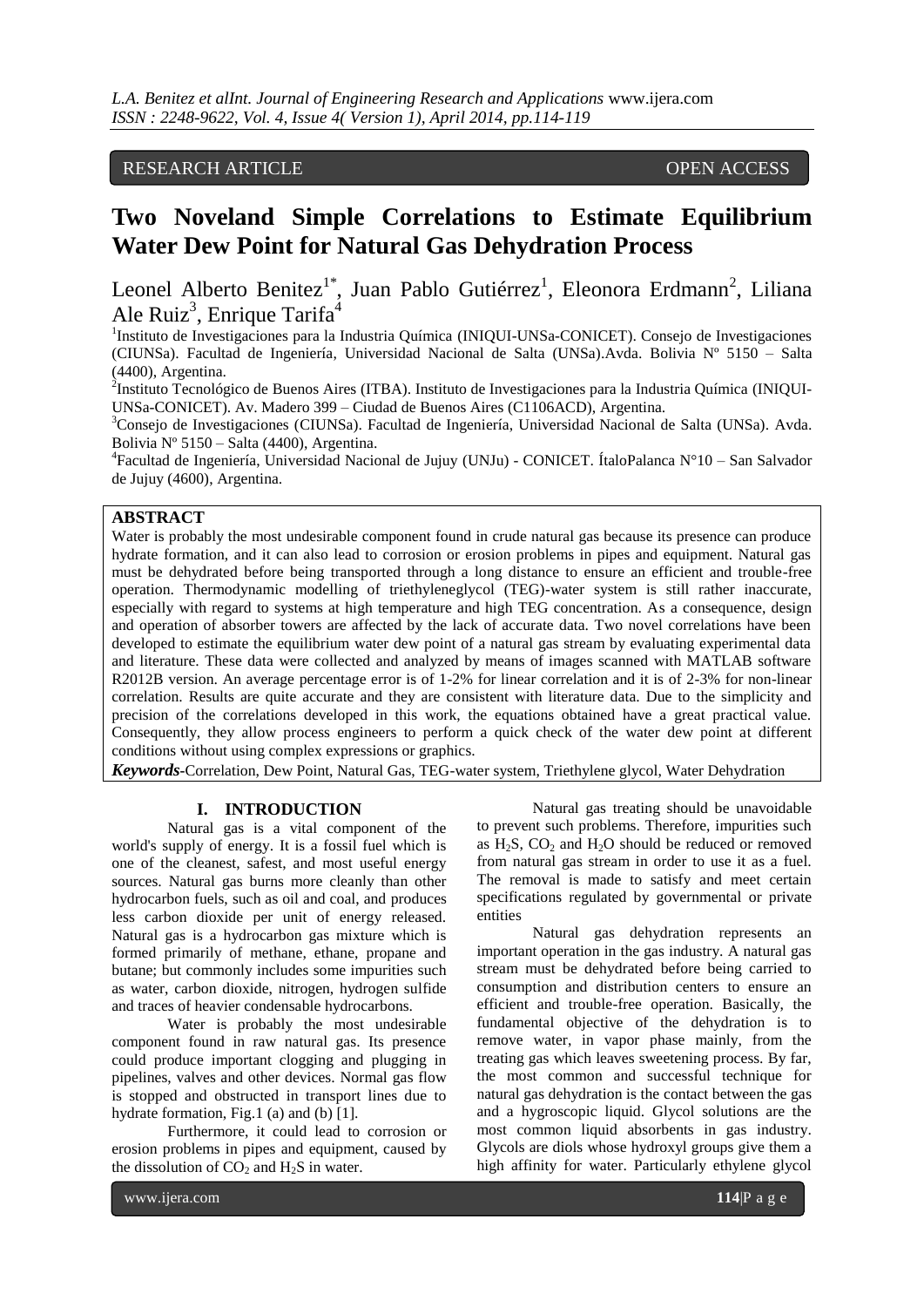(EG), diethylene glycol (DEG), triethylene glycol (TEG), and tetraethylene glycol (T4EG) allow reaching different dehydration levels. TEG Absorption process is one of the most acknowledged methods used for natural gas dehydration [2].



**Figure 1(a).** Adhered Hydrate on internal walls on gas pipelines (Picture from Repsol YPF)



**Figure 1(b).** A large gas hydrate plug formed in a subsea hydrocarbon pipeline (Picture from Petrobras - Brazil).

A TEG dehydration process could be divided into two main parts, 'gas dehydration' and 'solvent regeneration'. In the dehydration stage, water is removed from the gas; while in the regeneration stage, water is removed from the solvent. After this process, the fresh glycol solution is apt again to be used in the contactor tower [4, 5]. The regeneration stage is a normal operation in the gas industries. It allows reducing undesirable solvent waste which implies mainly important economic saves.

A typical dehydration process diagram is shown in Fig. 2 [4, 5]. A lean TEG solution is fed at the top side of the contactor, while natural gas is introduced at the bottom. It leads to a countercurrent contact between the gas stream and the lean TEG solution. The contactor is an absorption column which allows mass transfer at high pressure and low temperature. Consequently, the bottom stream, which leaves the contactor unit, is a rich TEG solution with

high concentration of water and some hydrocarbons. It is depressurized by means of a pressure reducing valve. This stream enters into the regeneration stage where it is forced to pass by a flash separator in order to strip gaseous hydrocarbon and condensates which are carried by the glycol.

The rich glycol is heated in the rich-lean heat exchanger. Then it is filtered before being fed to the regenerator step. The regenerator sector includes a reboiler, a distillation column (STILL), and a surge drum. In the regenerator column, the glycol itself is stripped from the absorbed water. The process occurs almost at near atmospheric pressure by the application of external heat. The low water concentration stream that leaves the surge drum is the regenerated lean glycol. Then, it is partly cooled in the lean-rich exchanger. Finally, the solution is pumped through the glycol cooler before being recycled to the contactor.



**Figure 2.**Diagram of a Typical Process Natural Gas Dehydration with TEG.

Evaluation of a TEG dehydration system consists of establishing the minimum TEG concentration required to reach water dew point specification in the final gas stream [6]. In order to have a precise design of a dehydration unit, data from liquid-vapor equilibrium (LVE) for TEG-water system must be accurate, particularly in the diluted water region. For this purpose, sophisticated graphs, charts and correlations are found in literature. They show these equilibrium data as water dew point of a natural gas stream in equilibrium with a TEG solution at diverse contactor temperatures and TEG concentrations (Worley, Rosman and Parrish) [7]. So, a required TEG concentration can be estimated for a particular application, or the dew point depression for a given theoretical TEG concentration at a given contactor temperature.

A better alternative for the complex graphs and correlations is the application of the correlations presented by Bahadori and Vuthaluru. The new correlation reported has been developed for the simple estimation of water dew point in a stream of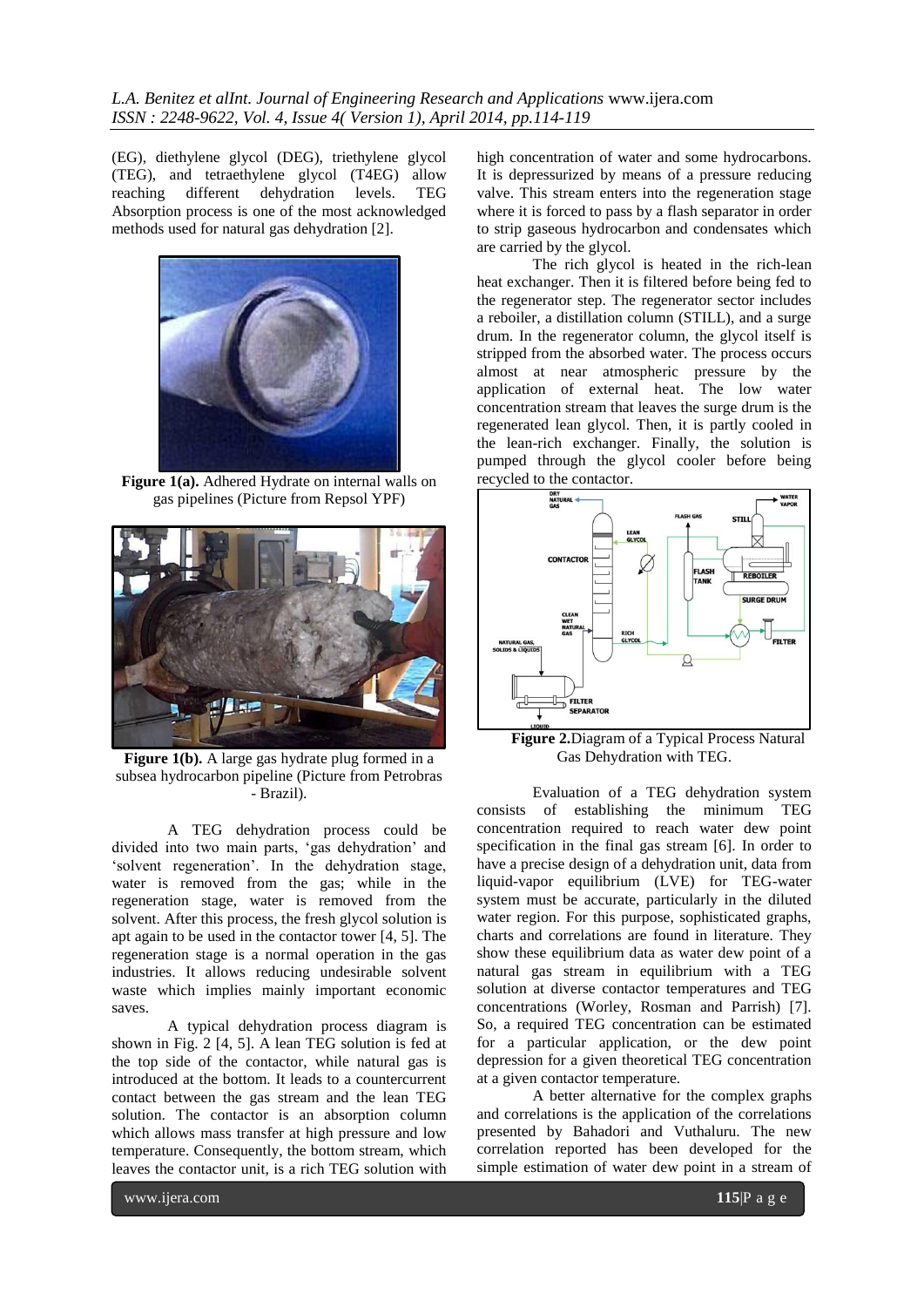natural gas in equilibrium with a solution of TEG at different TEG concentrations and temperatures [8].

In spite of this, thermodynamic modeling of TEG-water system is still rather inaccurate, especially with regard to systems at high temperature and high TEG concentration [3]. As a consequence, the design and operation stages of absorber towers are affected by the lack of accurate data. A better alternative to these complex tools is the application of simpler correlations.Consequently, two novel correlations have been developed to estimate the equilibrium water dew point of a natural gas stream by evaluating experimental data and literature.

# **II. METHODS**

Mathematical models for prediction of water dew point of a natural gas stream could be estimated as a linear function and a non-linear function of contactor temperature for different TEG concentration.

Correlations have been developed by evaluating experimental data and literature. The required literature data to develop the correlation is presented in Figure 20.54 in GPSA (Gas Processors and Suppliers Association Engineering Data Book, 2004). This figure is based on Parrish, et al. (1986) [7] equilibrium data, which covers VLE data for TEG–water system for contactor temperatures between 80 F and 130 F and TEG concentrations ranging from 95wt% to 99.99wt%. These data were collected and analyzed by means of an image scanning technique with MATLAB software R2012B version. MATLAB and Image Processing Toolbox provide a wide set of tools that allow users to easily handle, process and analyze data from various format image.

### **2.1 METHODOLOGY FOR THE DEVELOPMENT OF A LINEAR CORRELATION**

Water dew point  $(T_d)$  of a natural gas stream in equilibrium with a TEG solution is correlated as a linear function of contactor temperature  $(T_c)$  for different TEG concentration in weight percent (*W*). Coefficients for this equation are correlated as a new function of their corresponding TEG concentrations.

The methodology that has been applied to set correlation's coefficients is summarized in the following steps:

- 1. The linear function  $T_d=a_i+b_iT_c$  correlate the water dew point  $T<sub>d</sub>$  of a natural gas stream in equilibrium with a solution of TEG as function of temperature of the contactor  $T_c$ , for a given concentration of TEG *W*<sup>i</sup> . As a result, values of  $a_i$  and  $b_i$  are obtained which are associated to the *W*<sup>i</sup> concentration.
- 2. Repeat step 1 for different concentrations of TEG.

3. Correlate the coefficients  $a_i$  and  $b_i$ , which were found in the previous steps, with the concentration of TEG *W*<sup>i</sup> . Indeed, functions *fa*(*W*) and *fb*(*W*) were determined such that provides the best fit to the values  $a_i$  and  $b_i$ respectively. To obtain the appropriate structure of each of the above functions, a bank of adjustment functions was used, whose parameters were adjusted by regression. The best fit functions were selected to be part of the correlation. Fig. 3(a) and Fig. 3(b) show adjustment achieved.



**Figure 3(a).** Functions  $fa(W)$  that provides the best fit to the coefficients values *a*<sup>i</sup>



**Figure 3(b).** Functions  $fb(W)$  that provides the best fit to the coefficients values  $b_i$ 

Thus, the first proposal correlation is obtained, which is listed below:

$$
T_d = a + bT_c \textbf{(1)}
$$
  
\n
$$
a = A_1 + \frac{B_1 W^2}{W^2 - C_1^2} + \frac{D_1 W^2}{W^2 - E_1^2} + \frac{F_1 W^2}{W^2 - G_1^2} \textbf{(2)}
$$
  
\n
$$
b = A_2 Exp \left( G_2 \left( \frac{1}{C_2} Ln \left( \frac{W - E_2}{B_2} \right) \right)^{D_2} \right) + F_2 \textbf{(3)}
$$

*W* dependence is shown in equations (2) and (3) whose coefficients are reported in Table 1.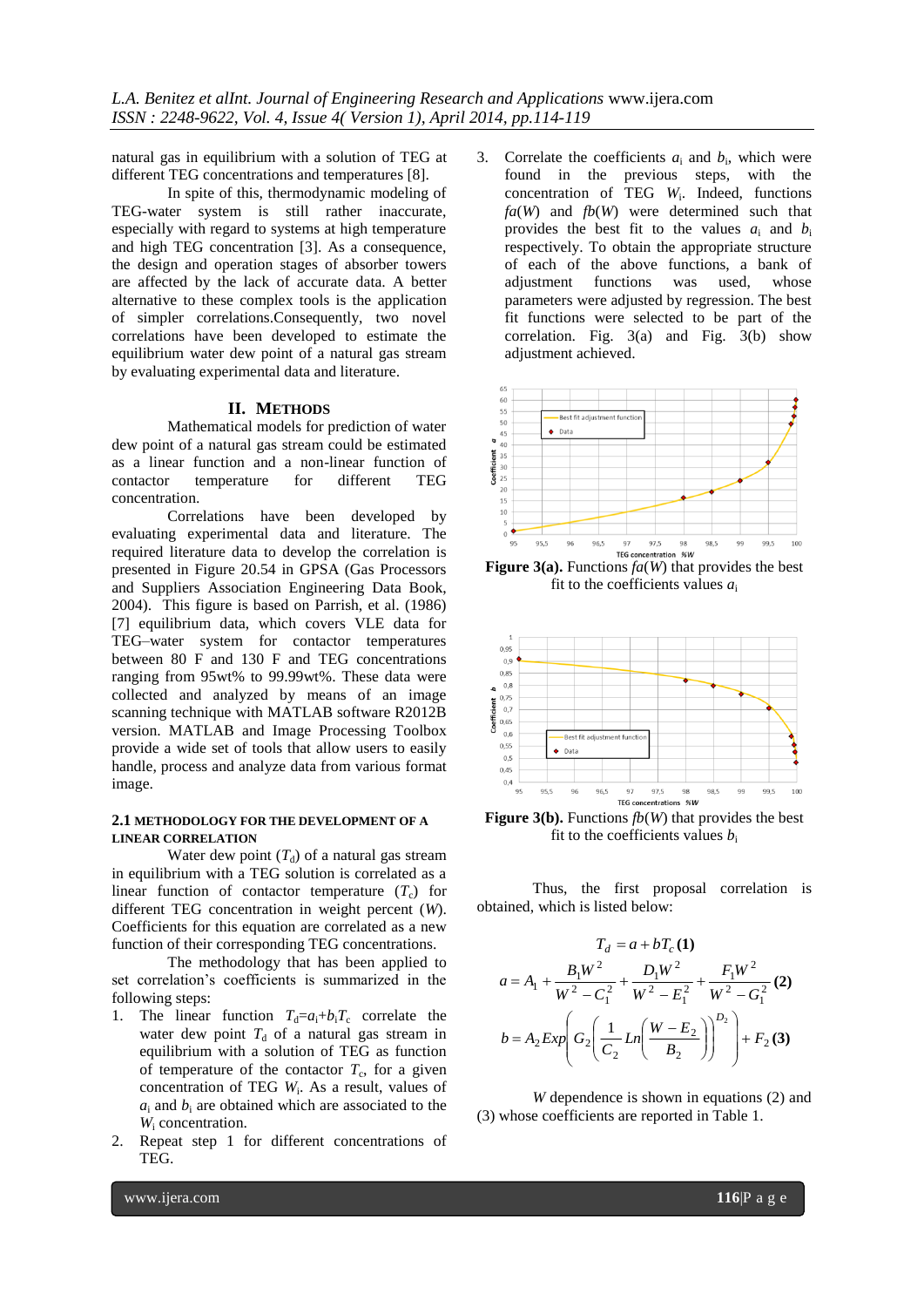*L.A. Benitez et alInt. Journal of Engineering Research and Applications* www.ijera.com *ISSN : 2248-9622, Vol. 4, Issue 4( Version 1), April 2014, pp.114-119*

| <b>Table 1.</b> Coefficients used in Equations (2) and (3) |                                                                                                   |                    |                                       |  |  |  |
|------------------------------------------------------------|---------------------------------------------------------------------------------------------------|--------------------|---------------------------------------|--|--|--|
| Coeff.                                                     | 95% <teg<99.99%< th=""><th>Coeff.</th><th>95%<teg<99.99%< th=""></teg<99.99%<></th></teg<99.99%<> | Coeff.             | 95% <teg<99.99%< th=""></teg<99.99%<> |  |  |  |
| A <sub>1</sub>                                             | $-4.368339E+01$                                                                                   | A <sub>2</sub>     | $2.109645E + 00$                      |  |  |  |
| B <sub>1</sub>                                             | $-1.662446E+01$                                                                                   | $\bm{B}$ ,         | 4.398181E+01                          |  |  |  |
| C <sub>1</sub>                                             | 1.115752E+02                                                                                      | $\mathcal{C}$      | $-1.291611E+01$                       |  |  |  |
| $\boldsymbol{D}_1$                                         | $-1.001244E-01$                                                                                   | $\boldsymbol{D}_2$ | $-1.057123E-01$                       |  |  |  |
| $E_1$                                                      | $-1.101131E+03$                                                                                   | $E_{2}$            | 5.603903E+01                          |  |  |  |
| $\boldsymbol{F}_1$                                         | -1.587084E-01                                                                                     | $\bm{F}_{2}$       | $-2.988238E-02$                       |  |  |  |
| $G_1$                                                      | 1.002125E+02                                                                                      | $\bm{G_2}$         | $-5.000000E - 01$                     |  |  |  |

Table 2 shows the average absolute percentage error (AAPE) from the literature reported data is  $1.40\%$  [7 – 9]. There is also an average absolute error of 0.35% compared with data source [7] which were used into the adjust step, with a maximum error of 1.00% and a minimum of 0.01%. This demonstrates an excellent accuracy and performance of the proposed correlation.

**Table 2.** Linear Estimation, as a linear function of the temperature of the contactor, in comparison with the literature reported data (Bahadori y Vuthaluru; Parrish et al., 1986; Herskowitz and Gottlieb, 1984)  $[7 - 9]$ 

| <b>TEG Concn.</b><br><b>WeightPerce</b><br>nt | $T_c$ (K)  | <b>Reporte</b><br>d<br>Data | <b>Linear</b><br>Correlatio<br>n<br>$T_{\rm d}$ (K) | <b>Absolut</b><br>e<br><b>Error</b><br>Percent |
|-----------------------------------------------|------------|-----------------------------|-----------------------------------------------------|------------------------------------------------|
| 95                                            | 303.1<br>5 | 278.15                      | 274.43                                              | 1.34                                           |
| 97                                            | 318.1<br>5 | 284.65                      | 282.80                                              | 0.65                                           |
| 98                                            | 333.1<br>5 | 290.65                      | 290.21                                              | 0.15                                           |
| 99                                            | 283.1<br>5 | 243.15                      | 241.32                                              | 0.75                                           |
| 99.9                                          | 303.1<br>5 | 232.65                      | 228.20                                              | 1.91                                           |
| 99.97                                         | 283.1<br>5 | 210.00                      | 204.72                                              | 2.52                                           |
| 99.99                                         | 303.1      | 211.70                      | 206.51                                              | 2.45                                           |
|                                               |            |                             |                                                     |                                                |

**Average absolute percentage error (AAPE)1.40**

# **2.2 METHODOLOGY FOR THE DEVELOPMENT OF A NON-LINEAR CORRELATION**

It should be possible to develop a correlation with less regression coefficients. Water dew point  $(T_d)$  of a natural gas stream in equilibrium with a TEG solution is correlated as a non-linear function of contactor temperature  $(T_c)$  for different TEG

concentration in weight percent (*W*). This new correlation is as follows:

$$
T_d = A_3 + B_3Ln(F_3W + G_3) + C_3Ln(H_3T_C + I_3) ++ D_3Ln(F_3W + G_3)^2 + E_3Ln(H_3T_C + I_3)^2
$$
 (4)

The methodology that has been applied to set correlation's coefficients is the one followed for the linear correlation. The required literature data to develop this correlation is also presented in Figure 20.54 in GPSA [7]. Table 3 shows the coefficients for the correlation obtained from the non-linear regression.

**Table 3.**Coefficients for the new correlation

|                  | $Coefficients \quad 95\% < TEG < 99.99\%$ |  |
|------------------|-------------------------------------------|--|
| $A_3$            | 6.107109E+01                              |  |
| $\bm{B}_3$       | 1.346193E+01                              |  |
| $C_{3}$          | 1.101468E+01                              |  |
| $\bm{D}_3$       | 3.014112E+00                              |  |
| $E_{3}$          | 7.489034E-01                              |  |
| $\mathbf{F}_{3}$ | 4.499560E+00                              |  |
| $G_3$            | $-1.073135E+03$                           |  |
| $H_3$            | $-5.953315E+00$                           |  |
| $I_3$            | 5.952720E+02                              |  |

Table 4 shows a contrast between the results reported by the non-linear correlation with the literature reported data [7 - 9]; the average absolute percentage error (AAPE) is of 2.41%. There is also an average absolute error of 0.46% compared to data source [7] which were used into the adjust step, with a maximum error of 1.43% and a minimum of 0.01%. This demonstrates an excellent accuracy and performance of the proposed correlation.

For a second time, it is demonstrated that the results reached by using this method have an excellent accuracy and performance. Although absolute error of this correlation is 70% greater than the deflection of the first linear correlation, the number of implemented coefficients is reduced to half.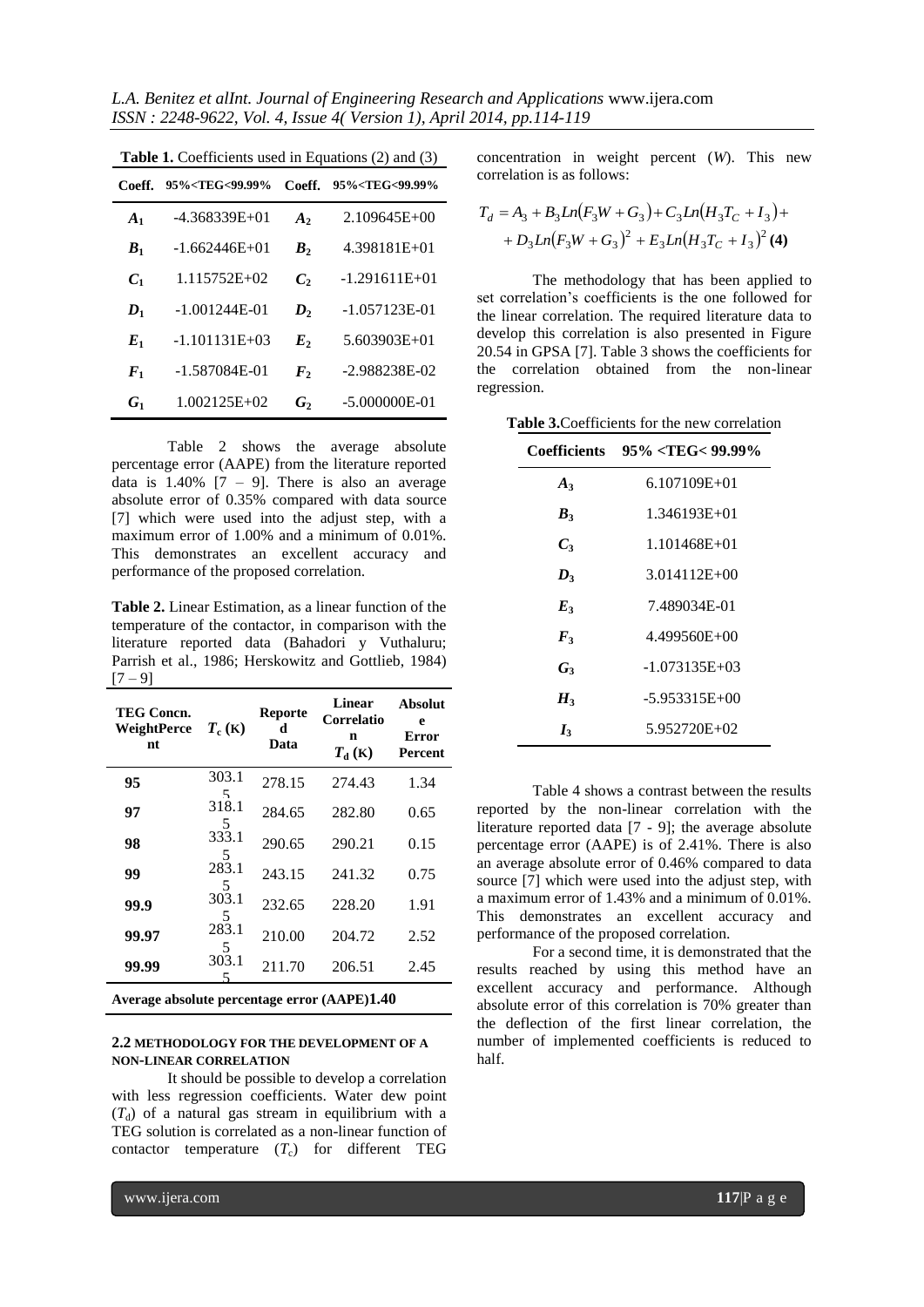**Table 4.** Non-Linear Estimation, as a non-linear function of the temperature of the contactor, in comparison with the literature reported data (Parrish et al., 1986; Herskowitz and Gottlieb, 1984) [7 – 9]

| TEG Concn.<br><b>WeightPerce</b><br>nt                                         | $T_c$ (K)   | <b>Reporte</b><br>d Data | Non-<br><b>Linear</b><br>Correlatio<br>n<br>$T_{\rm h}(K)$ | <b>Absolut</b><br>e<br><b>Error</b><br>Percent |  |
|--------------------------------------------------------------------------------|-------------|--------------------------|------------------------------------------------------------|------------------------------------------------|--|
| 95                                                                             | 303.1<br>5  | 278.15                   | 280.41                                                     | 0.81                                           |  |
| 97                                                                             | 318.1<br>5  | 284.65                   | 282.44                                                     | 0.78                                           |  |
| 98                                                                             | 333.1<br>5  | 290.65                   | 284.86                                                     | 1.99                                           |  |
| 99                                                                             | 283.1<br>5  | 243.15                   | 239.11                                                     | 1.66                                           |  |
| 99.9                                                                           | 303,1<br>5. | 232.65                   | 227.86                                                     | 2.06                                           |  |
| 99.97                                                                          | 283.1<br>5  | 210.00                   | 197.17                                                     | 6.11                                           |  |
| 99.99                                                                          | 303.1       | 211.70                   | 204.37                                                     | 3.46                                           |  |
| $\lambda$ -corrected a leader to correct the second $(A \land \text{DF})$ 2.41 |             |                          |                                                            |                                                |  |

**Average absolute percentage error (AAPE)2.41**

# **2.3 ASSOCIATED ERRORS**

When wet gas is in contact with the rich TEG solution in the absorption column at a constant pressure and temperature, equilibrium is attained in time. Since the gas and TEG are not in contact for a long enough time to reach the state of equilibrium, the actual water dew point is always higher than the equilibrium dew point  $(T_{d,eq})$ . Consequently, the actual dew point of an output gas stream  $(T_{d,act})$ depends on the TEG circulation rate and the number of equilibrium stages. A well-designed and properly operated unit will have an actual water dew point of 6 to 11ºC higher than the equilibrium dew point [10].

$$
T_{d,act} = T_{d,eq} + (6 \quad \phi \quad 11)^{\circ} C \tag{5}
$$

There is no practical requirement to include temperatures higher than 130 F in the analysis of this study. For higher inlet gas temperatures a cooler is used to limit the TEG loss with dehydrated gas. Both linear and non-linear correlations should be used up to 10.300 kPa (abs) with little error. This is because equilibrium dew points are relatively insensitive to pressure [7, 8].

#### **III. EXAMPLE**

A simple example is presented to illustrate the associated simplicity with the use of the proposed correlation for the simple estimation of natural gas water dew point at different temperatures and concentrations of TEG.

 $\bullet$  0.85 Million Sm<sup>3</sup>/day of a natural gas stream enters to a TEG contactor at 38 ºC and 4100 kPa (abs). The target  $H_2O$  dew point is 4 °C (269.15 K).

Calculate the lean TEG concentration in mass percent at this given temperature (38 ºC). Assume a 6 ºC approach to equilibrium:

To find the solution, value of *W* must be iterated until find the one which causes the actual dew point equal to 269.15 K;  $T_{\text{d,act}} = T_d + 6$  K. The following calculations are performed using the two proposed correlations in this work.

#### **3.1 LINEAR CORRELATION**

# *A- Assume TEG concentration W = 98%*

Applying equations (2) and (3), we obtain: *a*=15.9124886 y *b*=0.82334051

Equilibrium water dew point of gas stream was calculated by equation (1) is  $T_{\text{d,eq}}$ =272.09 K. Actual water dew point is  $T_{d,act} = 272.09 + 6 = 278.09$  K.

#### *B- Assume TEG concentration W = 98.9 %*

Applying equations (2) and (3), we obtain: *a*=23.2088603 y *b*=0.77423461

Equilibrium water dew point of gas stream was calculated by equation (1) is  $T_{d,eq}$ =264.11 K. Actual water dew point is  $T_{d,act} = 264.11 + 6 = 270.11$  K.

#### *C- Assume TEG concentration W = 98.97 %*

Applying equations (2) and (3), we obtain: *a*=23.9550366 y *b*=0.76887996

Equilibrium water dew point of gas stream was calculated by equation (1) is  $T_{\text{d,eq}}$ =263.19 K. Actual water dew point is  $T_{d,act} = 263.19 + 6 = 269.19$ K.

#### **3.2 NON-LINEAR CORRELATION**

#### *a- Assume TEG concentration W = 98 %*

Equilibrium water dew point of gas stream was calculated by equation (4) is  $T_{\text{d,eq}} = 271.85$  K. Actual water dew point is  $T_{d,act} = 271.85 + 6 = 277.85$ K.

# *B- Assume TEG concentration W = 98.9 %*

Equilibrium water dew point of gas stream was calculated by equation (4) is  $T_{\text{d,eq}} = 263.26$  K. Actual water dew point is  $T_{d,act} = 263.26 + 6 = 269.26$ K.

# *C- Assume TEG concentration W = 98.91 %*

Equilibrium water dew point of gas stream was calculated by equation (4) is  $T_{\text{d,eq}} = 263.14$  K. Actual water dew point is  $T_{\text{d.act}} = 263.14 + 6 = 269.14$ K.

#### **IV. RESULTS AND DISCUSSIONS**

The linear correlation result  $T_{\text{dact}} = 269.19 \text{ K}$ has good concordance with expected water dew point  $(T_d=269.15 \text{ K})$ . So required glycol purity to meets targeted water dew point is *W***=98.97 %**.The obtained